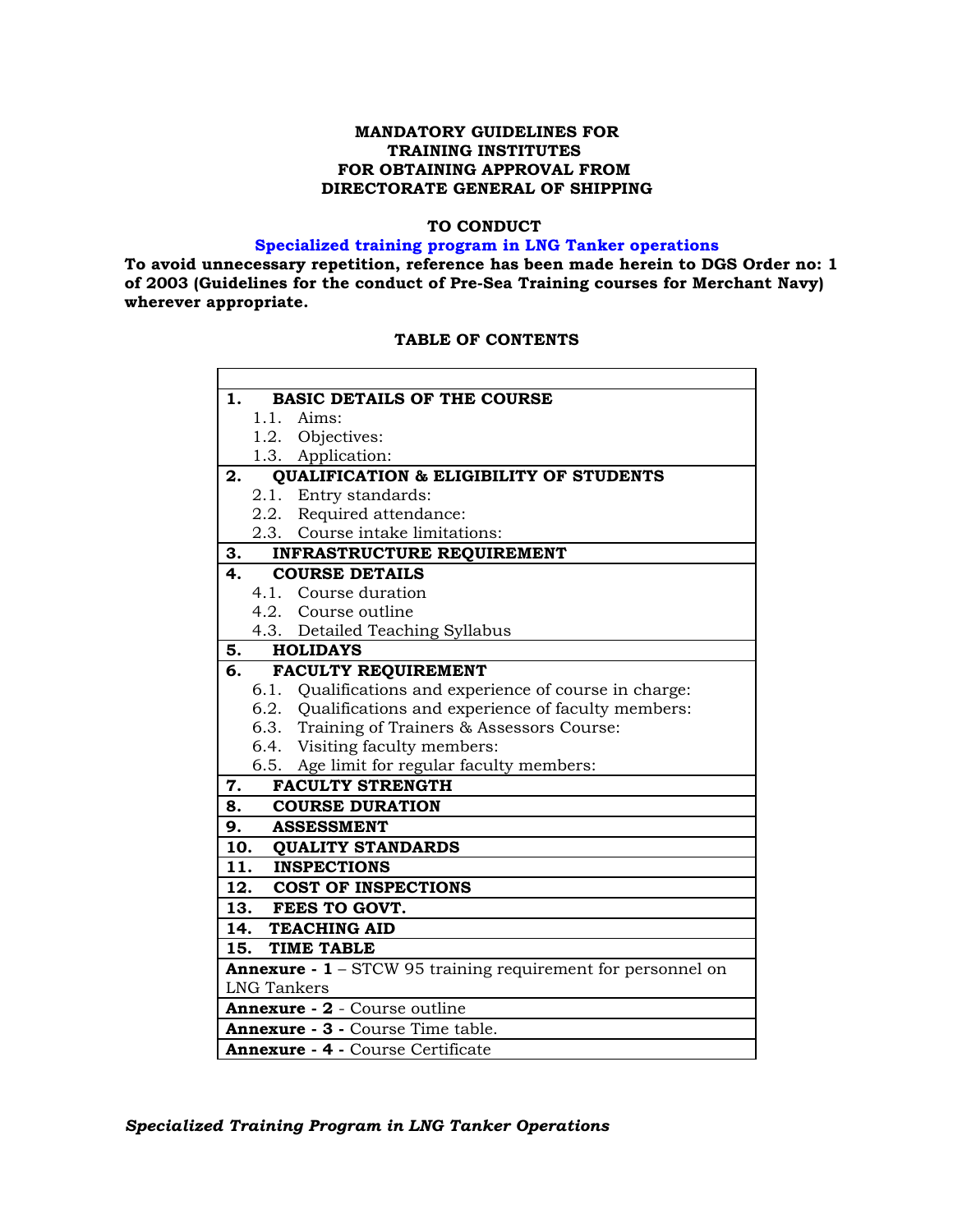### **1. BASIC DETAILS OF THE COURSE**

### **1.1. Aims:**

This course provides training for masters, chief engineers, officers and any person with immediate responsibility for the loading, discharging and care in transit or handling of cargo. It comprises a specialized training programme appropriate to their duties, including Liquified natural gas tanker safety, fire safety measures and systems, pollution prevention, operational practice and obligations under applicable laws and regulations. The course takes full account of Section A-V/1 of the STCW Code adopted by the International Convention on Standards of Training, Certification and Watch keeping for Seafarers 1978, as amended in 1995.

Any of this training may be given in a class room. It should be supplemented by practical instructions, where appropriate, in a simulator or a LNG ship-in campus.

### **1.2. Objective**

Provided they hold an appropriate certificate and are otherwise qualified in accordance with regulation V/1-2.2 of the International Convention on Standards of Training, Certification and Watch-keeping for Seafarers 1978, as amended 1995, those successfully completing the course should be able to take immediate responsibility for loading, discharging and care in transit or handling of cargo on liquefied natural gas tankers.

These guidelines shall be applicable from. **01.1.2007.** 

### **2. QUALIFICATION & ELIGIBILITY OF STUDENTS**

### **2.1. Entry standards**

This course is open to seafarers who have completed a shore-based advanced fire-fighting training course approved by the Administration, and who have relevant experience appropriate to their duties on liquefied natural gas tankers, as stipulated in STCW regulation  $V/1$ , para 2.1, (Annexure 1) and hold a certificate of competency issued under STCW A-II/2 or AIII/2 or higher.

### **2.2. Required attendance:**

100% attendance is required for successful completion of the course. However, in exceptional circumstances, a student is allowed absence of up to one day subject to his attending the lectures missed out during the next course at the same institute. The institute shall keep proper records of such cases.

### **2.3. Course intake limitations**

The number of trainees should not exceed 20, and practical training should be undertaken in small groups of not more than four.

### **3. INFRASTRUCTURE REQUIREMENT**

### **3.1. Teaching facilities and equipment**

Ordinary classroom facilities and an overhead projector are sufficient for most of the Course. However, dedicated CBT modules to be run on an ordinary PC as

well as exercises on an operational, hands-on liquid cargo handling simulator, will greatly enhance the quality and result of the course. In such cases sufficient PCs for use by one or two trainees will be required. In addition, a video player will be required when using videos in the teaching program.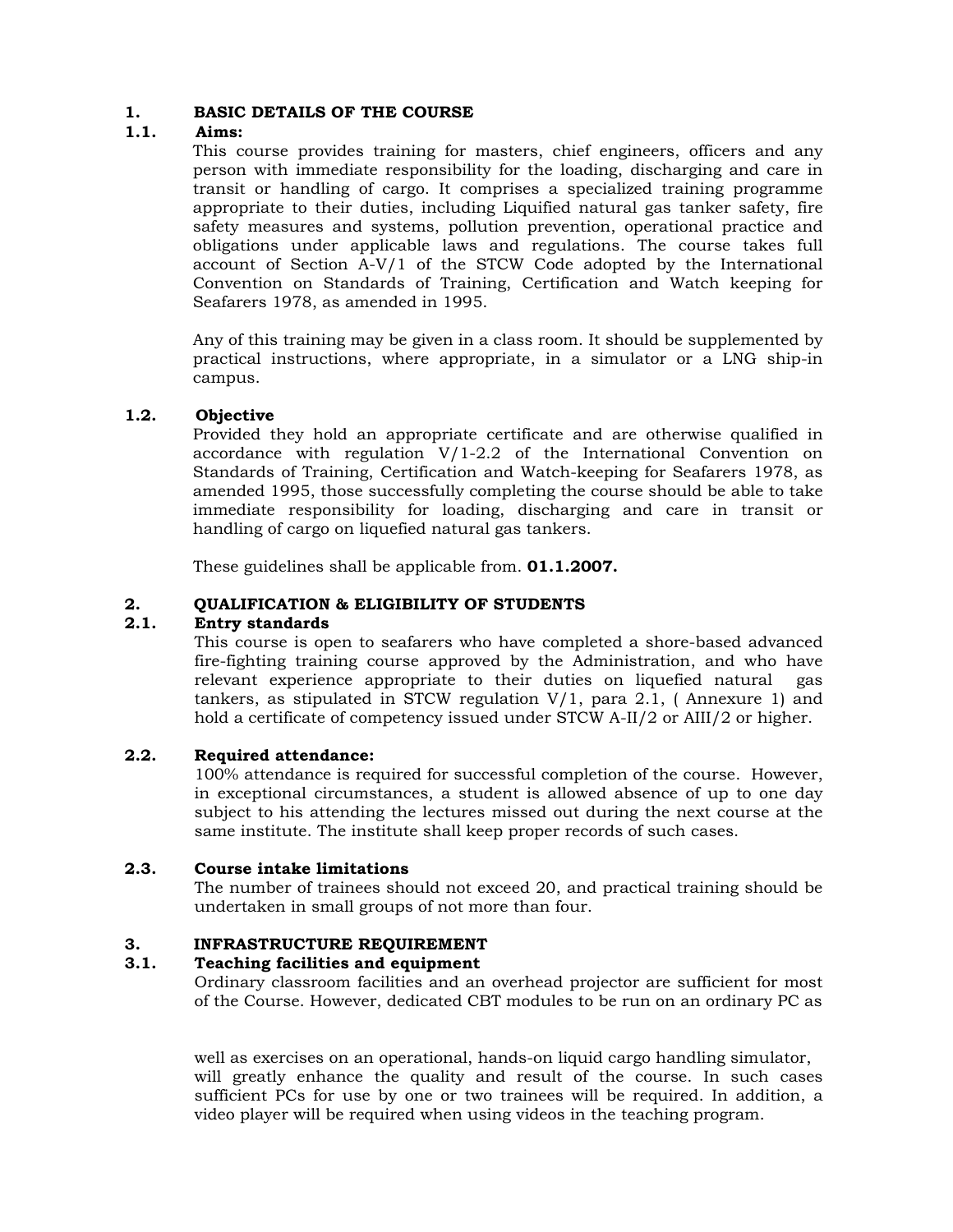The following equipment should be available for use and demonstrations

- 1. Oxygen Resuscitator
- 2. Self Contained Breathing apparatus
- 3. Portable oxygen meter
- 4. Portable combustible-gas detector or Portable multi gas detector.
- 5. Portable toxic -gas detector
- 6. Chemical absorption tubes for toxic -gas detector (for methane)
- 7. Tank evacuation equipment ( Harness, Pulleys, Tackles.)
- 8. Gas Suits.

### **3.2. Use of Simulators**

The revised STCW Convention sets standards regarding the performance and use of simulators for mandatory training, assessment or demonstration of competence. The general performance standards for simulators used in training and for simulators used in assessment of competence are given in Section A-l/12. Section B-1/12 provides guidance on the use of simulators in these activities. Simulator -based training and assessment is not a mandatory requirement for this liquefied natural gas tanker training program. However, it is widely recognized that well-designed lessons and exercises can improve' the effectiveness of training and shorten training times compared to traditional methods.

If using simulator-based training, instructors should ensure that the aims and objective of these sessions are defined within the overall training program and that tasks are selected so as to relate as closely as possible to shipboard tasks and practices. Instructors should refer to STCW, Section A-I/12, Part 2.

### **4. COURSE DETAILS**

- **4.1.** Course duration: 10 days ( 63 hours.)
- **4.2.** Course outline: As per Annexure 2

### **5. HOLIDAYS**

- **5.1.** Sundays shall be holidays.
- **5.2.** Independence Day (15th August) and Republic Day (26th January) shall be compulsory holidays.
- **5.3.** Students shall normally enjoy the holidays observed by the Govt of the state in which the institute is located.

### **6. FACULTY REQUIREMENT**

### **6.1. Qualifications and experience of Training Staff**

 The Course in charge shall hold a Certificate of competency as Master (FG) OR MEO Class I, issued or recognised by the Government of India. and at least 5 years service on Merchant ships of which at least one year should have been in the rank of Master or Chief Engineer and shall have at lease three months sea experience on LNG Ships in a managerial rank.

Or

 shall have served on board a gas tanker for atleast 3 months as a certified officer and have a minimum teaching experience of conducting atleast 6 full courses as a faculty for this course.

**6.2.** Additional faculty shall hold a Certificate of competency as Master (FG) OR MEO Class I, issued or recognised by the Government of India, and at least 3 years service on merchant ships of which at least one year should be in the rank of a Chief Officer or Second Engineer and shall have had sea-experience of at least 3 months on a gas tanker in a certified rank.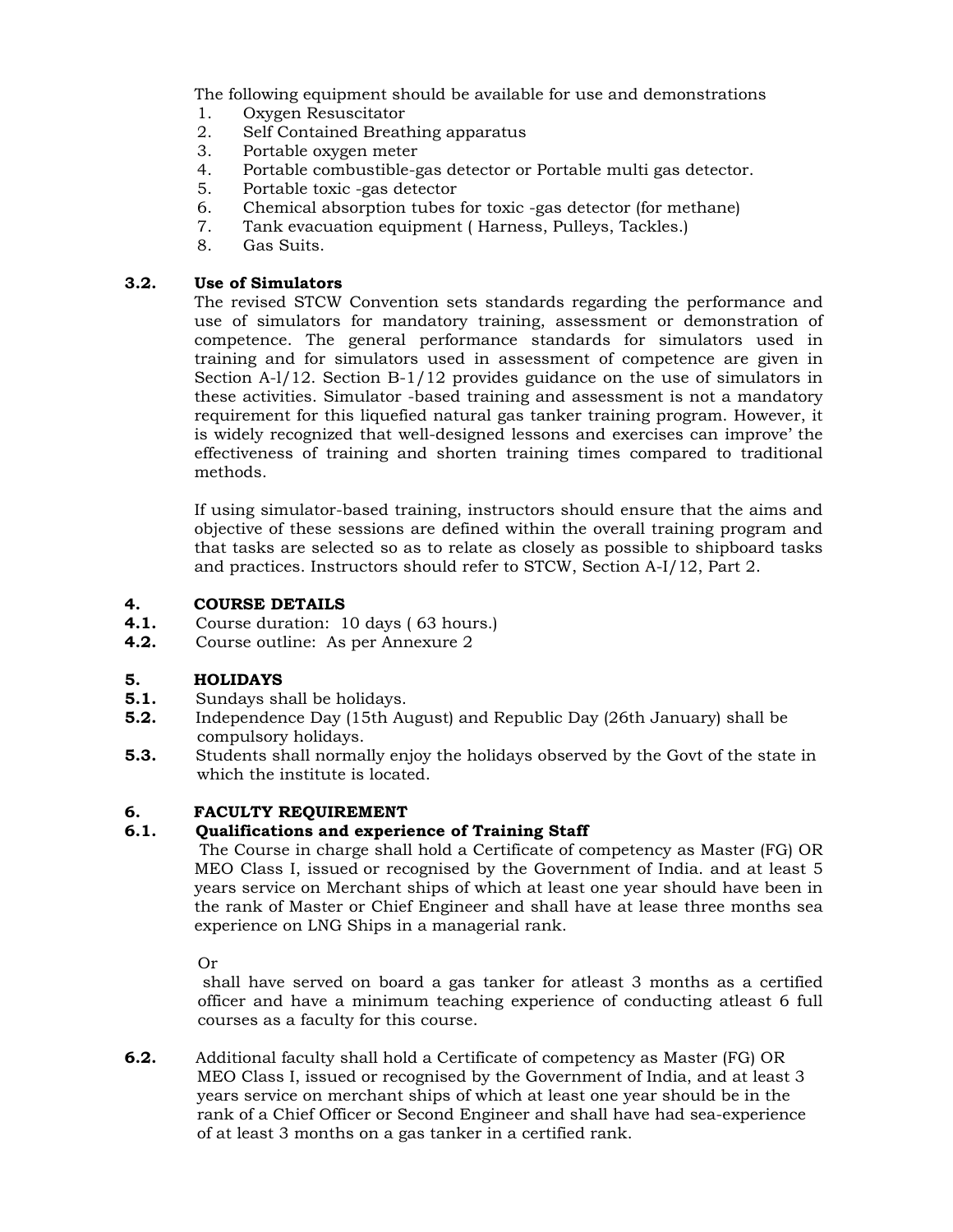- **6.3.** The Course-in-charge and the faculty shall have undergone an approved Specialized Training Program in LNG Tanker Operation.
- **6.4. Training of Trainers & Assessors Course:** As per **DGS Order no: 1 of 2003.**
- **6.5. Visiting faculty members:**  Qualifications and experience of visiting faculty members should be the same as that of regular faculty as specified above.
- **6.6. Age limit for regular faculty members:** As per **DGS Order no: 1 of 2003.**

# **7. FACULTY STRENGTH**<br>**7.1.** Not less than two facul

- **7.1.** Not less than two faculty (inclusive of the course-in-charge) .
- **7.2.** A minimum of 50% of the entire portion must be covered by permanent faculty.

### **8. COURSE DURATION**

A total of 63 hours of lectures, including practical training and assessment.

### **9. ASSESSMENT**

Assessment shall be carried out at the end of each course. A minimum of 50% must be obtained to declare the trainee to be successful.

- **10. QUALITY STANDARDS**  As per **DGS Order no: 1 of 2003.**
- **11. INSPECTIONS** As per **DGS Order no: 1 of 2003.**
- **12. COST OF INSPECTIONS** As per **DGS Order no: 1 of 2003.**
- **13. FEES TO GOVT.** As per **DGS Order no: 1 of 2003.**

### **14. TEACHING AIDS**

### **Teaching Aids (A)**

- A 1 Instructor Manual (Guidance notes for the Instructor and overhead presentation material)
- A2 Overhead/ Multimedia projector .
- A3 Recommended Videos
	- An Introduction to Liquefied Gas Carriers (Catalogue Code No.103)
	- Cargo Fire fighting on Liquefied Gas Carriers (Catalogue Code No.254)
	- Permit to Work (Catalogue Code No. 621)-
	- Who Needs It? Personal Protective Equipment (Catalogue Code No.597)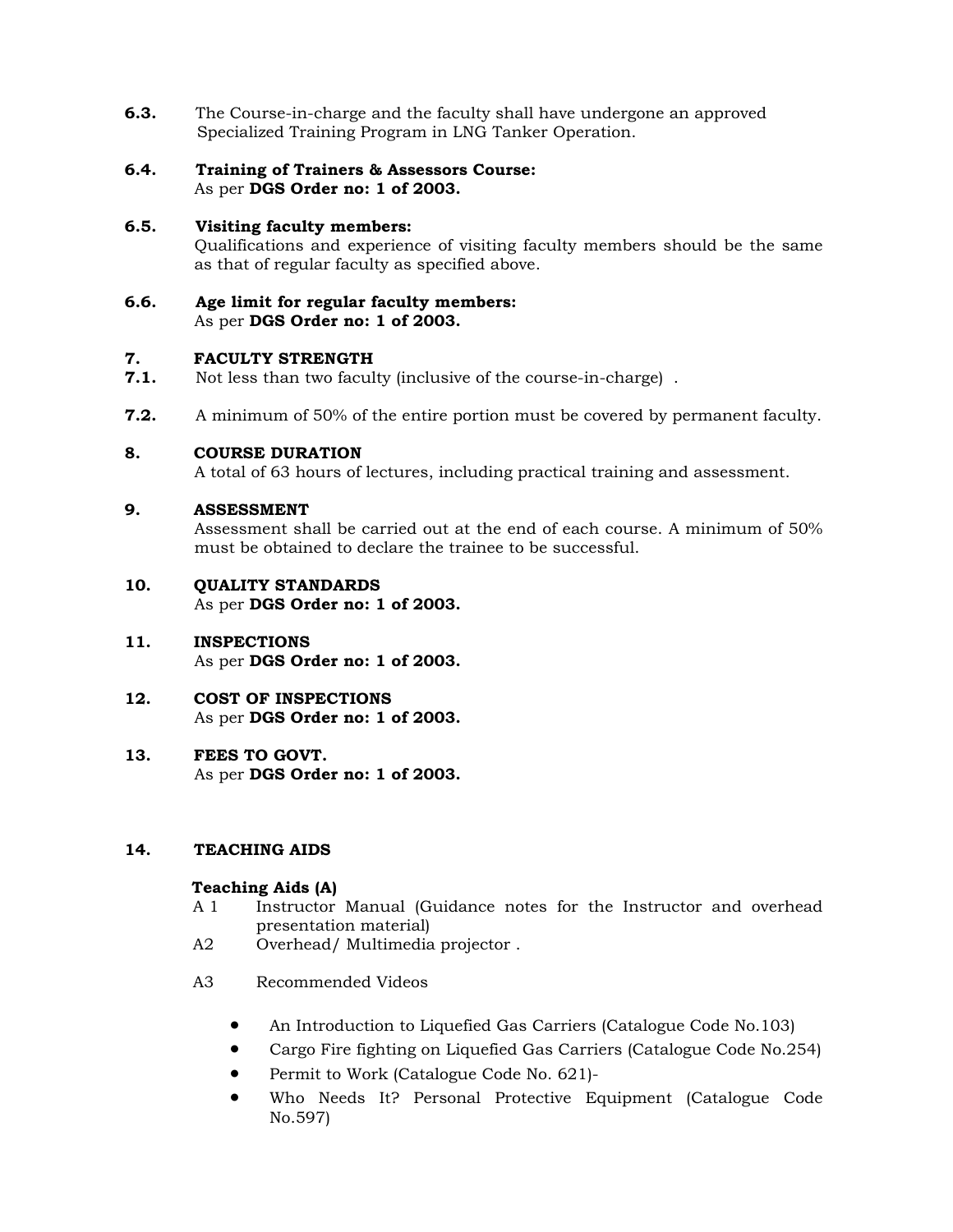- The Chemistry of Liquefied Gas (Catalogue Code No.641)
- The Physics of Liquefied Gas (Catalogue Code No.642)/
- Portable Gas Detectors -A Breath of Fresh Air (Catalogue Code No.650)

Available from: Videotel Marine International Ltd. 84 Newman Street London W1P 3LD, UK Tel: +44 171 299 1800 Fax: +44 171 299 1818 e-mail: mail@videotelmail.com URL: www.videotel.co.uk

### A4 Recommended CBTs.

- Inert Gas Generator
- Low Temperature Insulation on Gas Carriers
- Gas Measurements
- Gas Tanker Training System

Available from: Seagull A.S. Gamleveien 36, PO Box 1062 N-3194 Horten, Norway Tel: +4733047930 Fax:+47 33046279 e-mail: seagull@sgull.com URL: www.sgull.com

A5 Simulators (If used in the course. )

### **A6 Recommended Textbooks**

### **Textbooks (T)**

- T1 Liquid SIGTTO, Liquefied Gas Handling Principles on Ships and in Terminals, Maguire and White, SIGTTO 2nd ed. (London, Witherby Marine Publishing, 1996) (ISBN 1 85609-0876).
- T2 T.W.V. Woolcott, Liquefied Petroleum Gas Tanker Practice. 2nd ed. (Glasgow, Brown, Son & Ferguson Ltd., 1987) (ISBN 0-85174-510-5).
- T3 International Chamber of Shipping, Tanker Safety Guide (Liquefied Gas). 2nd ed.(London, Witherby Marine Publishing, 1996) (ISBN 0- 906270-03-0)
- T4 Liquefied Gases Marine Transportation and Storage by Alain Vaudolon
- T5 Safe Gas Tanker Operations, Capt. KSD Mistree and Mr. BK Sharma.
- T6 LNG Operational Practice by Peter Hyde Witherby Seamanship Publication

### **The following BIBLIOGRAPHY (B) is considered as optional reading**

B1 R. F Fooks, Gas Carriers. 1st ed. (London, Fairplay Publications Ltd., 1984) (ISBN 0-805045-52-1) [Out of Print 1999]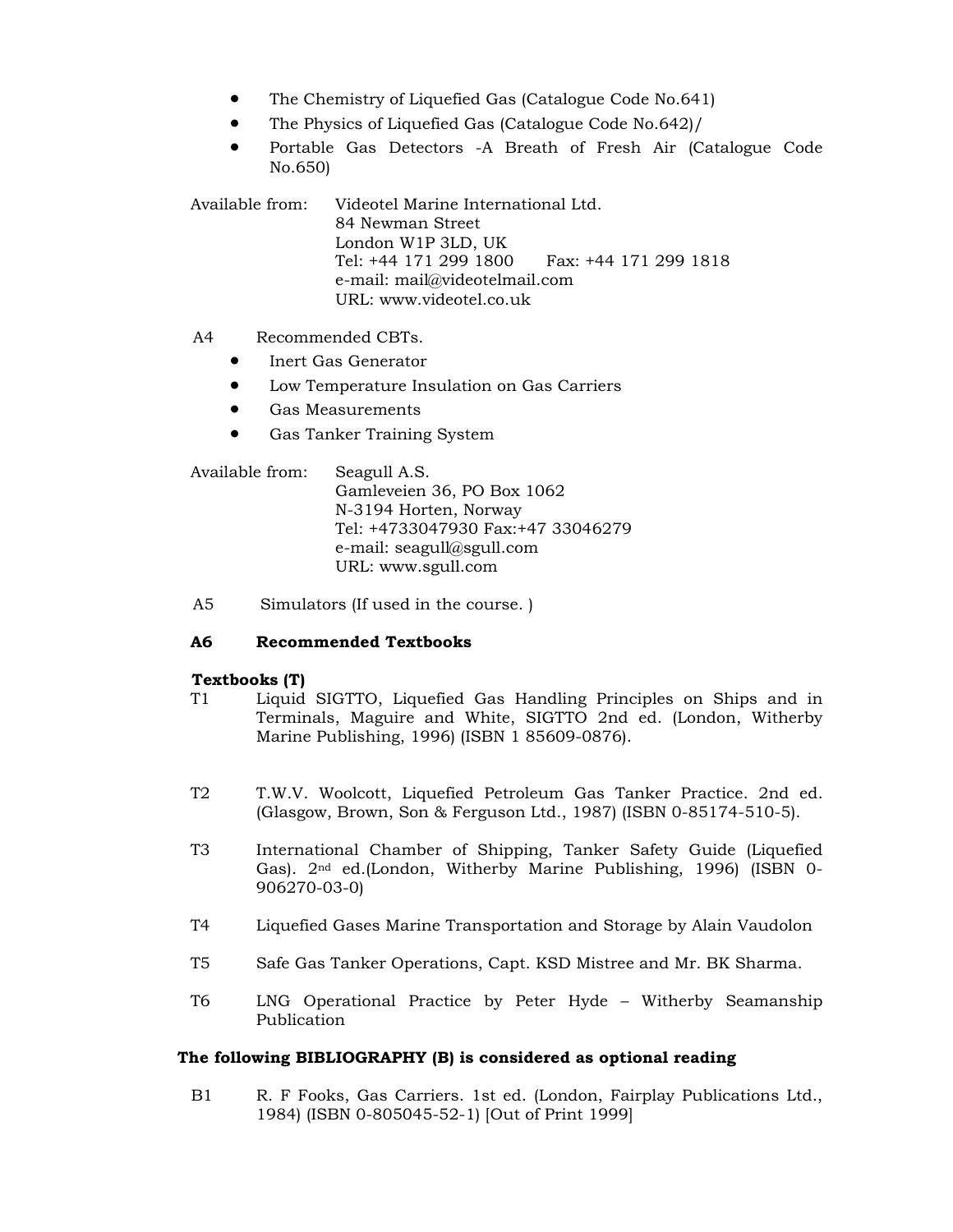- B2 R.G. Wooler, Marine Transportation of LNG and Related Products. (Cambridge, MD, Cornell Maritime Press Inc., 1975) (ISBN 0-87033- 193-0).
- B3 Drager- Tube Handbook. 11 th ed. (Drager Sicherheitstechnik GmbH, Revalstrasse 1, D-23560 Lubeck, Germany 1998) (ISBN 3-926762-06- 3).
- B4 ICS/OCIMF SIGTTO, Ship to Ship Transfer Guide (Liquefied Gases). 2nd. ed. (London, Witherby & Co. Ltd., 1995) (ISBN 1-856090825).
- B5 ICS, Guide to Helicopter/Ship Operations. 3rd ed. (London, Witherby & Co. Ltd., 1989) (ISBN 0-949691-44-1)
- B6 SIGTTO/Guidelines on the Maintenance of Pressure Relief Valves on board Gas Carriers. (London, Witherby & Co. Ltd., 1994) (ISBN 1- 85609-099 X)
- B7 Bureau Veritas Gas Carrier Safety Handbook. (London, LLP Limited, 1997) (ISBN 1-85978-109-8)
- B8 SIGTTO/IACS Applications of Amendments to Gas Carrier Codes Concerning Type "C" Cargo Tank Loading Limits. (London, Witherby & Co Ltd., 1997) (ISBN 1-85609-125-2).
- B9 Recommendations and Guidelines for Linked Ship/Shore Emergency Shut-Down of Liquefied Gas Cargo Transfer, 1987, SIGTTO.
- B10 Site Selection and Design for LNG Ports and Jetties (Information Paper No.14), 1997, SIGTTO.
- B11 Liquefied Gas Carriers: Your Personal Guide to Safety, 2002, SIGTTO, (Witherby Publication Code: 4582).
- B12 Crew Safety Standards and Training for Large LNG Carriers, 2003, SIGTTO, (Witherby Publication Code: 5827).
- B13 LNG Operations in Port Areas, 2003, SIGTTO.
- B14 Ship Vetting and its Application to LNG, 2004, SIGTTO.
- B15 Guidelines for Automatic Cargo Tank Overfill Protection Aboard Gas Carriers, 1993, SIGTTO.
- B16 Recommendations for the Installation of Cargo Strainers on LNG Carriers (2nd Edition), 1992, SIGTTO
- B17 Recommendations for Manifolds for Refrigerated Natural Gas Carriers (LNG) (2nd Edition), 1994, SIGTTO & OCIMF
- B18 Safety in Liquefied Gas Tankers, 1980, ICS (Witherby Publication Code: 634)
- B19 LNG Custody Transfer Handbook, 2001, GIINGL.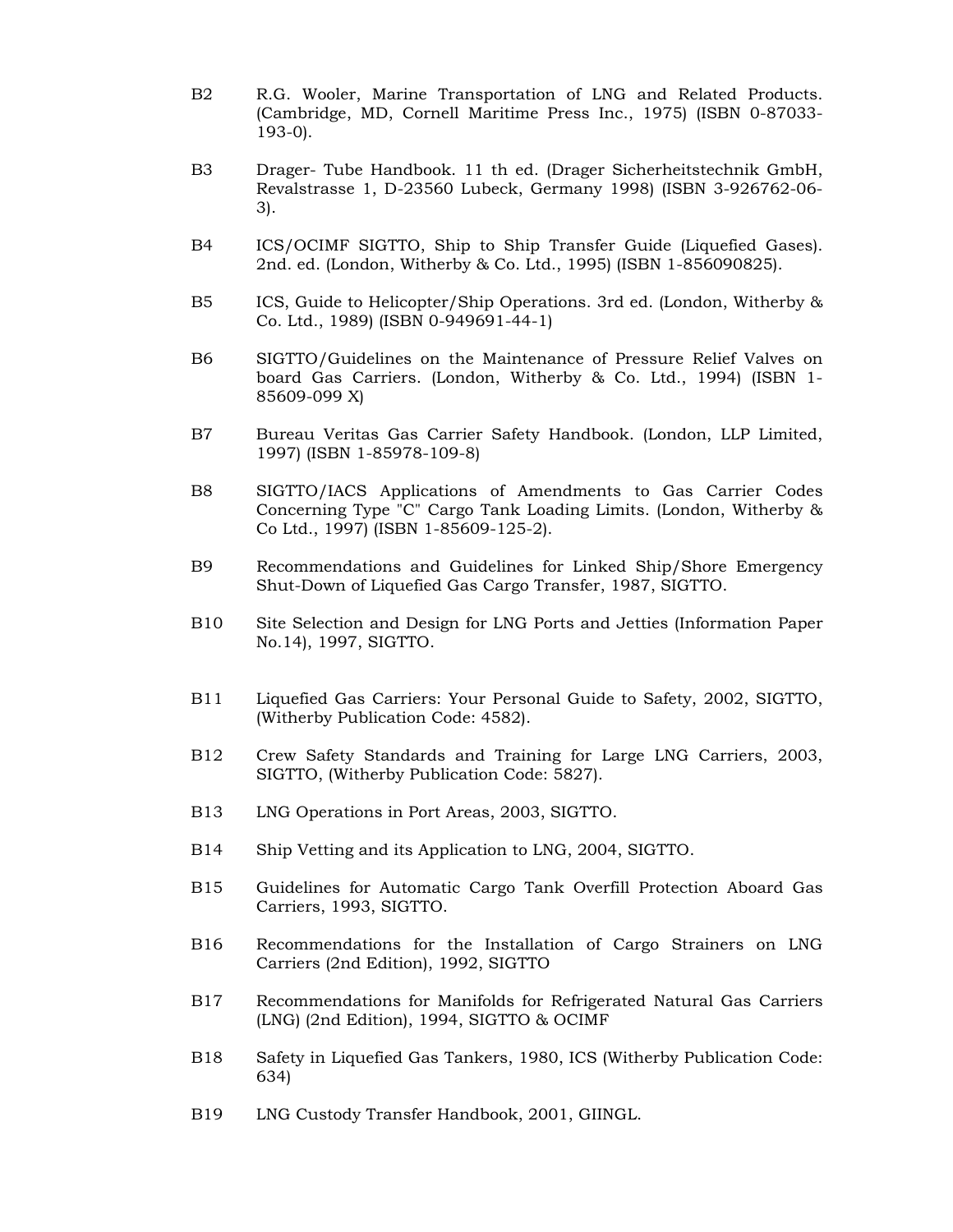- B20 Code of Safe Working Practices for Merchant Seamen, 2004, MCA, UK.
- B21 LNG Terminal Information Web Portal SIGTTO / GIINGL (www.lngterminalinfo.org).
- B22 Contingency Planning and Crew Response Guide for Gas Carrier Damage at Sea and in Port Approaches (1999), ICS & OCIMF (Witherby Publication Code: 3455).

### **IMO references (R)**

- R1 International Convention for the Safety of Life at Sea, 1974 (SOLAS Consolidated Edition 1997 (IMO-110)
- R2 International Convention on Standards of Training, Certification and Watch keeping for Seafarers, 1978/1995 (IMO-938)
- R3 Code for Existing Ships Carrying Liquefied Gases in Bulk, as amended (IMO-788) its Supplement 1980 (IMO-791)
- R4 Code for the construction and Equipment of Ships Carrying Liquefied Gases in bulk as amended (IMO-782)
- R5 International Code for the Construction and Equipment of Ships Carrying Liquefied Gases in Bulk (IGC Code), as amended (IMO-104)
- R6 Medical First Aid Guide for Use in Accidents Involving Dangerous Goods (MFAG) as amended (IMO-251)
- R7 MARPOL 73/78 Consolidated Edition (IMO-520)
- R8 IMO Model Course X.XX Specialised Training Program for LNG Tanker Operations.
- R9 International Safety Management Code (ISM Code) (IMO-186)

Details of distributors of IMO publications that maintain a permanent stock of all IMO Publications may be found on the IMO web site at http://www.imo.org

## **15. TIME-TABLE**

See **Annex 3**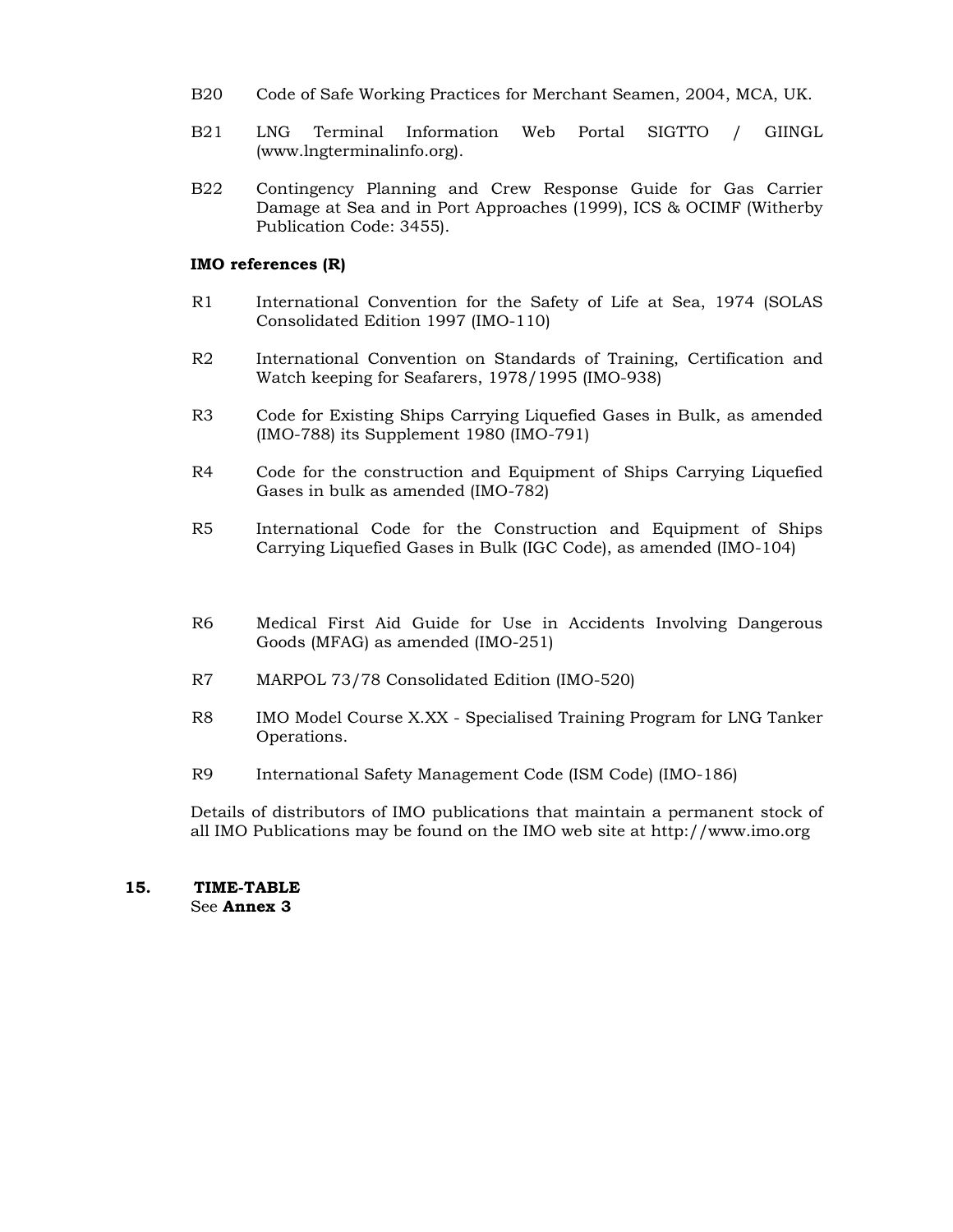### **Annexure 1**



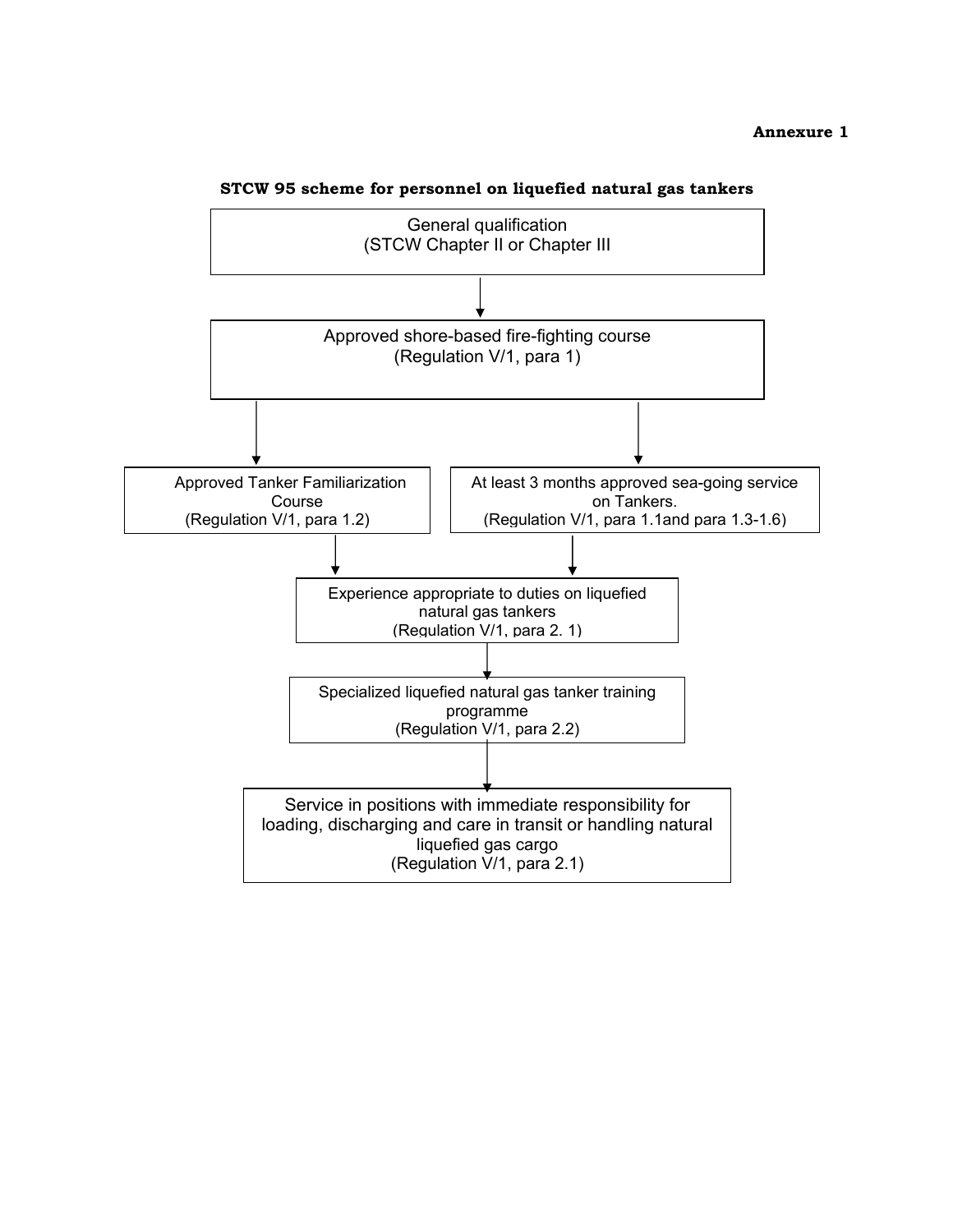### **Annexure 2**

| <b>COURSE OUTLINE</b> |
|-----------------------|
|-----------------------|

|                  | <b>Subject Area</b>                                                          | <b>Approximate Time</b><br>(Hours) |                  |
|------------------|------------------------------------------------------------------------------|------------------------------------|------------------|
|                  |                                                                              | Lecture/<br>Discussion             | <b>Practical</b> |
| 1.               | Introduction                                                                 | 3.0                                |                  |
| 1.1              | Introduction - The Course                                                    | 0.5                                |                  |
| $\overline{1.2}$ | Development of Liquefied Natural Gas                                         | 0.5                                |                  |
|                  | Transportation                                                               |                                    |                  |
| $\overline{1.3}$ | Production of Liquefied Natural Gas                                          | 1.0                                |                  |
| 1.4              | Sea transport of Liquefied Natural Gas                                       | 0.5                                |                  |
| 1.5              | Terminology                                                                  | 0.5                                |                  |
| 2.               | <b>Chemistry and Physics</b><br>(STCW Code, Section A-V/1 para 26)           | 5.0                                |                  |
| 2.1              | Properties and characteristics of liquefied<br>gases and their vapours       | 1.0                                |                  |
| 2.2              | Basic Thermodynamic theory                                                   | 1.0                                |                  |
| 2.3              | Properties of single liquid                                                  | 1.0                                |                  |
| 2.4              | Nature and Properties of solution                                            | 1.0                                |                  |
| 2.5              | Control of boil off                                                          | 1.0                                |                  |
| 3.               | <b>Hazards</b><br>(STCW Code, Section A-V/1 para 27,32)                      | 3.0                                |                  |
| 3.1              | <b>Health Hazards</b>                                                        | 1.0                                |                  |
| 3.2              | First Aid treatment                                                          | 0.5                                | 0.5              |
| 3.3              | Reactivity, Flammability and Explosion                                       | 0.5                                |                  |
| 3.4              | Hazards                                                                      | 0.5                                |                  |
| 3.5              | Repairs and hot work                                                         |                                    |                  |
|                  |                                                                              |                                    |                  |
| 4.               | <b>Rules and Regulations</b><br>(STCW Code, Section A-V/1 para 23)           | 1.5                                |                  |
| 4.1              | International and national Codes and                                         | 0.5                                |                  |
| 4.2              | Regulations                                                                  | 0.5                                |                  |
| 4.3              | Gas Carrier Codes Certification and Surveys                                  | 0.5                                |                  |
| 5.               | Ship Design and Cargo Contamination<br>(STCW Code, Section A-V/1 para 24,28) | 5.0                                |                  |
| 5.1              | Construction and equipment requirements                                      | 0.5                                |                  |
| 5.2              | Ship Arrangements and Principal of Design *                                  | 1.5                                |                  |
| 5.3              | Cargo containment *                                                          | 1.5                                |                  |
| 5.4              | Ship types and survival capability                                           | 1.5                                |                  |
|                  |                                                                              |                                    |                  |
| 6.               | <b>Equipments and Support systems</b>                                        | 9.0                                |                  |
| 6.1              | Water Curtain and Deck Spray                                                 | 1.0                                |                  |
| 6.2              | Low Duty and High duty compressors                                           | 1.0                                |                  |
| 6.3              | Low Duty and High duty Gas Heaters                                           | 1.0                                |                  |
| 6.4              | Integrated Automation System (IAS)                                           | 1.0                                |                  |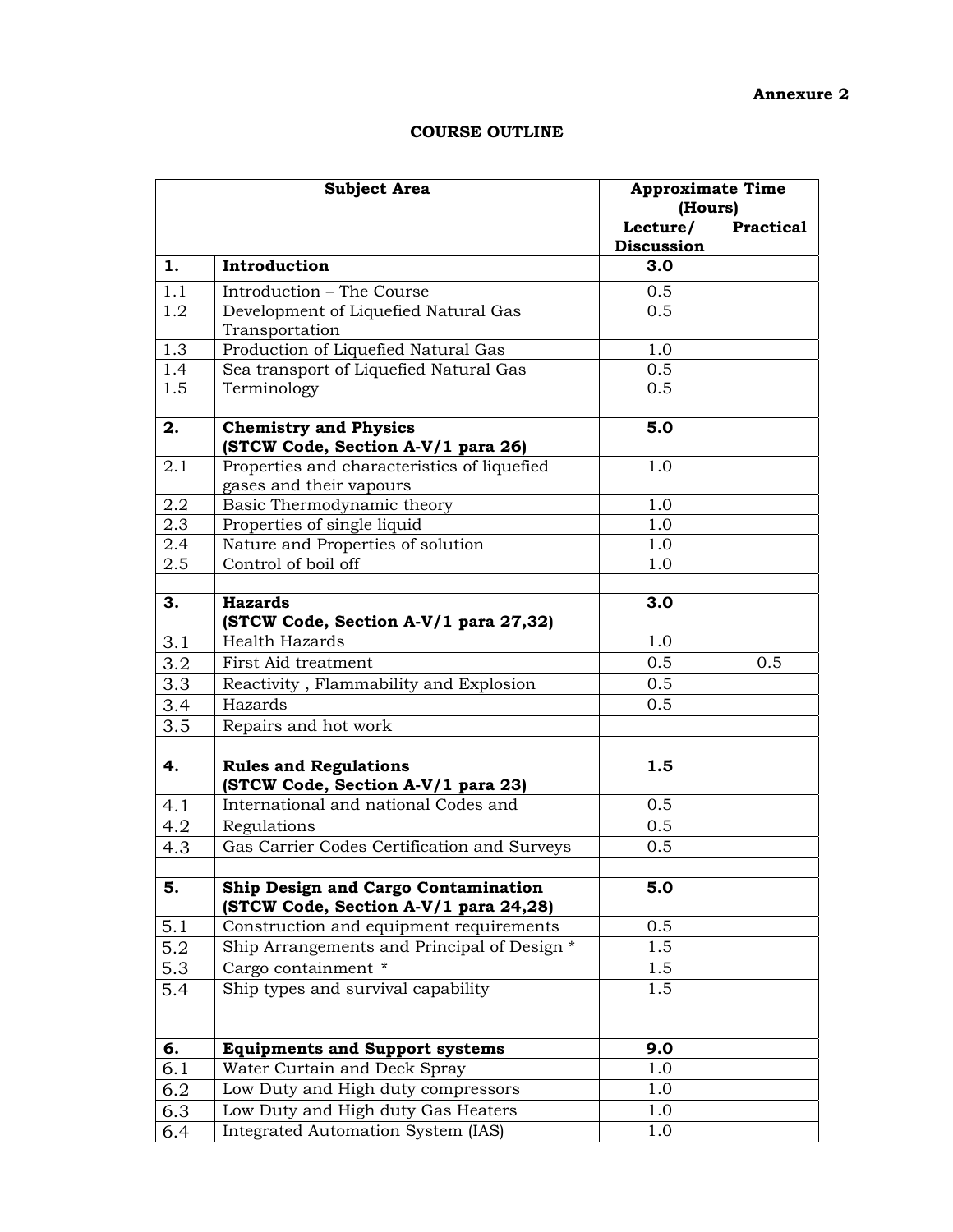| (STCW Code, Section A-V/1 para 31)<br>Organisational structure              | 0.5                                                                                                                                                                                                                                                                                                                                                                                                                                                                                                                                                                                                                                                                                                                                                                                                                        |                                                                                                                      |
|-----------------------------------------------------------------------------|----------------------------------------------------------------------------------------------------------------------------------------------------------------------------------------------------------------------------------------------------------------------------------------------------------------------------------------------------------------------------------------------------------------------------------------------------------------------------------------------------------------------------------------------------------------------------------------------------------------------------------------------------------------------------------------------------------------------------------------------------------------------------------------------------------------------------|----------------------------------------------------------------------------------------------------------------------|
|                                                                             |                                                                                                                                                                                                                                                                                                                                                                                                                                                                                                                                                                                                                                                                                                                                                                                                                            |                                                                                                                      |
|                                                                             | 5.0                                                                                                                                                                                                                                                                                                                                                                                                                                                                                                                                                                                                                                                                                                                                                                                                                        |                                                                                                                      |
| (STCW Code, Section A-V/1 para 30,33,34)                                    |                                                                                                                                                                                                                                                                                                                                                                                                                                                                                                                                                                                                                                                                                                                                                                                                                            | 0.5                                                                                                                  |
|                                                                             |                                                                                                                                                                                                                                                                                                                                                                                                                                                                                                                                                                                                                                                                                                                                                                                                                            |                                                                                                                      |
|                                                                             |                                                                                                                                                                                                                                                                                                                                                                                                                                                                                                                                                                                                                                                                                                                                                                                                                            |                                                                                                                      |
|                                                                             | 1.0                                                                                                                                                                                                                                                                                                                                                                                                                                                                                                                                                                                                                                                                                                                                                                                                                        |                                                                                                                      |
| Purging, Inerting of Cargo System                                           |                                                                                                                                                                                                                                                                                                                                                                                                                                                                                                                                                                                                                                                                                                                                                                                                                            |                                                                                                                      |
|                                                                             |                                                                                                                                                                                                                                                                                                                                                                                                                                                                                                                                                                                                                                                                                                                                                                                                                            |                                                                                                                      |
| Procedures for preparation for unloading and                                | 2.0                                                                                                                                                                                                                                                                                                                                                                                                                                                                                                                                                                                                                                                                                                                                                                                                                        |                                                                                                                      |
| Loaded and ballast passage                                                  | 1.0                                                                                                                                                                                                                                                                                                                                                                                                                                                                                                                                                                                                                                                                                                                                                                                                                        |                                                                                                                      |
| $\star$<br>Cargo measurement and calculation                                | 1.0                                                                                                                                                                                                                                                                                                                                                                                                                                                                                                                                                                                                                                                                                                                                                                                                                        |                                                                                                                      |
| Procedures for preparation for loading and<br>loading                       | 2.0                                                                                                                                                                                                                                                                                                                                                                                                                                                                                                                                                                                                                                                                                                                                                                                                                        |                                                                                                                      |
| General Cargo Handling, Ship/Shore *<br>preparation and Manifold Connection | 1.0                                                                                                                                                                                                                                                                                                                                                                                                                                                                                                                                                                                                                                                                                                                                                                                                                        |                                                                                                                      |
| <b>Cargo Handling Operations</b><br>(STCW Code, Section A-V/1 para 30,34)   | 10.0                                                                                                                                                                                                                                                                                                                                                                                                                                                                                                                                                                                                                                                                                                                                                                                                                       |                                                                                                                      |
|                                                                             |                                                                                                                                                                                                                                                                                                                                                                                                                                                                                                                                                                                                                                                                                                                                                                                                                            |                                                                                                                      |
|                                                                             |                                                                                                                                                                                                                                                                                                                                                                                                                                                                                                                                                                                                                                                                                                                                                                                                                            | 0.5                                                                                                                  |
|                                                                             |                                                                                                                                                                                                                                                                                                                                                                                                                                                                                                                                                                                                                                                                                                                                                                                                                            |                                                                                                                      |
|                                                                             |                                                                                                                                                                                                                                                                                                                                                                                                                                                                                                                                                                                                                                                                                                                                                                                                                            |                                                                                                                      |
| <b>Safety</b><br>(STCW Code, Section A-V/1 para 25,29,32)                   | 4.0                                                                                                                                                                                                                                                                                                                                                                                                                                                                                                                                                                                                                                                                                                                                                                                                                        |                                                                                                                      |
|                                                                             |                                                                                                                                                                                                                                                                                                                                                                                                                                                                                                                                                                                                                                                                                                                                                                                                                            |                                                                                                                      |
| Custody transfer system (CTS), Cofferdam                                    | 1.0                                                                                                                                                                                                                                                                                                                                                                                                                                                                                                                                                                                                                                                                                                                                                                                                                        |                                                                                                                      |
| Instrumentation and auxiliary systems                                       | 1.0                                                                                                                                                                                                                                                                                                                                                                                                                                                                                                                                                                                                                                                                                                                                                                                                                        |                                                                                                                      |
| Nitrogen pressurisation and purge                                           |                                                                                                                                                                                                                                                                                                                                                                                                                                                                                                                                                                                                                                                                                                                                                                                                                            |                                                                                                                      |
|                                                                             |                                                                                                                                                                                                                                                                                                                                                                                                                                                                                                                                                                                                                                                                                                                                                                                                                            |                                                                                                                      |
| Reliquefaction plants, Re-gasification plants                               | 2.0                                                                                                                                                                                                                                                                                                                                                                                                                                                                                                                                                                                                                                                                                                                                                                                                                        |                                                                                                                      |
| Low duty and high duty compressors, Low<br>duty and high duty Heaters       | 2.0                                                                                                                                                                                                                                                                                                                                                                                                                                                                                                                                                                                                                                                                                                                                                                                                                        |                                                                                                                      |
| Spray pumps                                                                 |                                                                                                                                                                                                                                                                                                                                                                                                                                                                                                                                                                                                                                                                                                                                                                                                                            |                                                                                                                      |
|                                                                             |                                                                                                                                                                                                                                                                                                                                                                                                                                                                                                                                                                                                                                                                                                                                                                                                                            |                                                                                                                      |
|                                                                             |                                                                                                                                                                                                                                                                                                                                                                                                                                                                                                                                                                                                                                                                                                                                                                                                                            |                                                                                                                      |
| (STCW Code, Section A-V/1 para 30)                                          |                                                                                                                                                                                                                                                                                                                                                                                                                                                                                                                                                                                                                                                                                                                                                                                                                            |                                                                                                                      |
|                                                                             |                                                                                                                                                                                                                                                                                                                                                                                                                                                                                                                                                                                                                                                                                                                                                                                                                            |                                                                                                                      |
|                                                                             |                                                                                                                                                                                                                                                                                                                                                                                                                                                                                                                                                                                                                                                                                                                                                                                                                            |                                                                                                                      |
|                                                                             |                                                                                                                                                                                                                                                                                                                                                                                                                                                                                                                                                                                                                                                                                                                                                                                                                            |                                                                                                                      |
|                                                                             |                                                                                                                                                                                                                                                                                                                                                                                                                                                                                                                                                                                                                                                                                                                                                                                                                            | 0.5                                                                                                                  |
|                                                                             |                                                                                                                                                                                                                                                                                                                                                                                                                                                                                                                                                                                                                                                                                                                                                                                                                            |                                                                                                                      |
| High Voltage System                                                         | 1.0                                                                                                                                                                                                                                                                                                                                                                                                                                                                                                                                                                                                                                                                                                                                                                                                                        |                                                                                                                      |
|                                                                             | Cargo Pumps and Spray Pump<br>Compressor lubricating oil system<br>Fixed and Portable Gas Detection Equipment<br>Emergency Shut Down System (ESDS)<br>Level Gauging system<br><b>Cargo Handling Systems</b><br>$\star$<br>Tanks, piping and valves<br>$\star$<br>Cargo ventilation system<br>Cargo Pumps and the unloading system,<br>LNG vaporisers and Forcing vaporisers *<br>Inert Gas Generator and Nitrogen Generator,<br><b>Heating System</b><br>Tank atmosphere evaluation<br>Fire prevention and equipment<br>Pollution<br>Protective and safety equipment<br>* unloading, emergency discharge<br>Hold Space and Cargo Tank Drying, Nitrogen *<br>Inerting, Cool down of cargo systems, *<br>Warming up cargo tanks, Procedures for dry-<br>docking<br><b>Ship/Shore Interface</b><br><b>Emergency Operation</b> | 1.0<br>1.0<br>0.5<br>0.5<br>0.5<br>12.0<br>1.0<br>1.0<br>2.0<br>1.0<br>1.0<br>1.0<br>1.0<br>1.0<br>0.5<br>2.0<br>1.0 |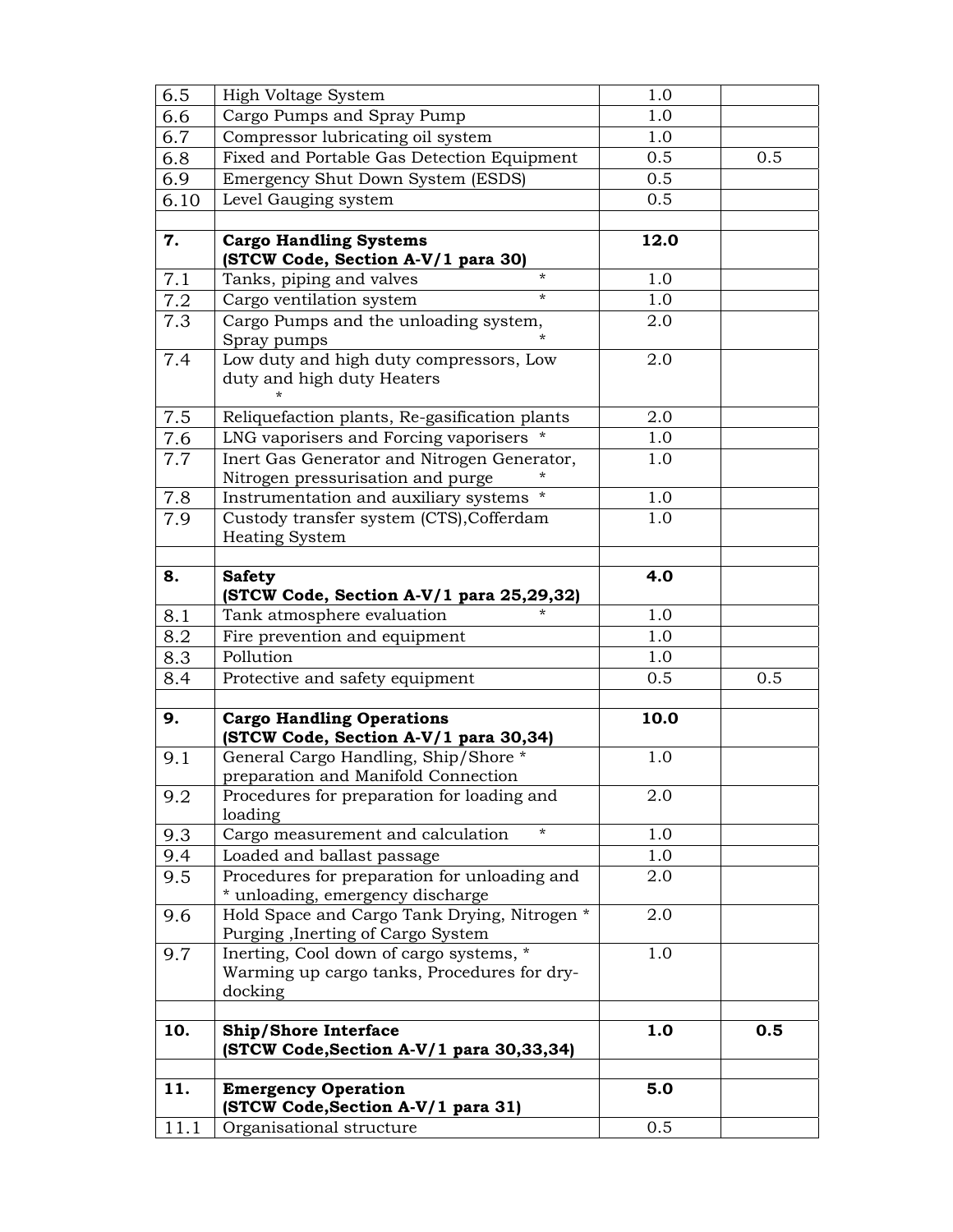|      | Total                                                                                                                                                                                                                                                                                                                                                       | 63.0       |     |
|------|-------------------------------------------------------------------------------------------------------------------------------------------------------------------------------------------------------------------------------------------------------------------------------------------------------------------------------------------------------------|------------|-----|
| 13.  | <b>Assessment/Discussion</b>                                                                                                                                                                                                                                                                                                                                | 2.0        | 2.0 |
| 12.  | Discussions on National<br>Flag<br>state<br><b>Natural Gas Carriers and films</b>                                                                                                                                                                                                                                                                           | 2.0        |     |
| 11.3 | Alarms<br>Emergency procedures (Cargo Pump Failure, *<br>Leak from Cargo Tank, Loss of primary<br>Barrier, Ballast Tank Leakage into<br>Containment Space, Nitrogen Supply Failure,<br>Jettison of Cargo, Overfilling of a Cargo Tank,<br>Loss of Cargo Pipeline Containment, Failure of<br>Integrated Automation System, Uncontrolled<br>Release of Cargo. | 0.5<br>4.0 |     |
|      |                                                                                                                                                                                                                                                                                                                                                             |            |     |

**Note:** It is suggested that an LNG – Liquid Cargo Handling Simulator can serve as an efficient **teaching** tool. Should such a system be available, then the class / lecture hours should be adapted to incorporate such without raising the overall duration of the course. Areas that may be suitable for such training are indicated with an asterisk (\*).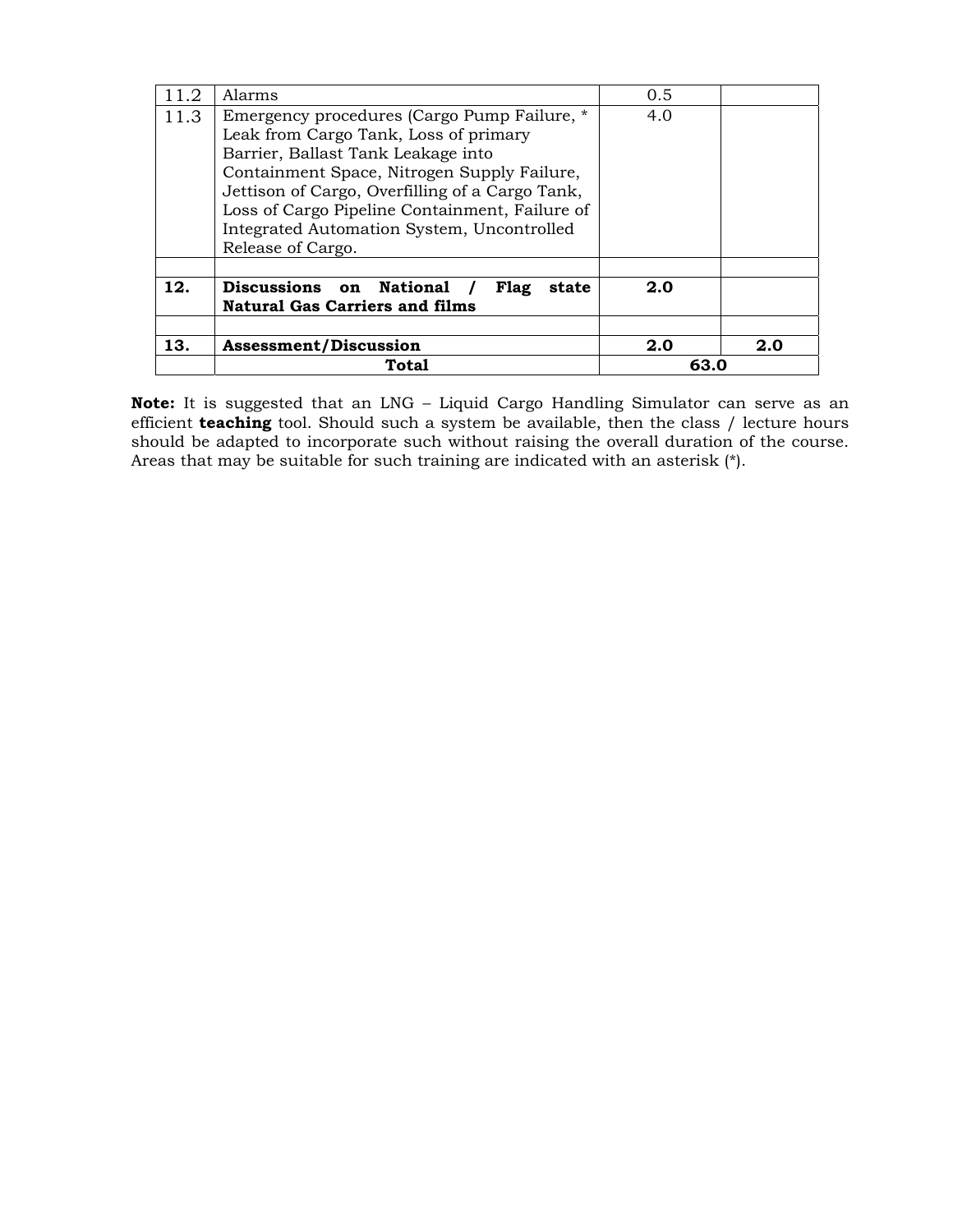### **Annexure 3**

### **Course Timetable**

| <b>PERIOD</b>   | DAY 1              | DAY 2                                       | DAY 3                                      | DAY 4                    | DAY 5                |
|-----------------|--------------------|---------------------------------------------|--------------------------------------------|--------------------------|----------------------|
| / DAY           |                    |                                             |                                            |                          |                      |
| 1 <sup>st</sup> | 1. Introduct       | 2.3 Properties                              | <b>Rules</b><br>4.                         | 6.                       | $\mathbf 7$<br>Cargo |
| Period          | ion                | of single                                   | and                                        | Equipmen                 | <b>Handling</b>      |
| (1.5)           | 1.1. The           | liquid                                      | Regulatio                                  | t &                      | <b>Systems</b>       |
| hours)          | Course             |                                             | ns                                         | <b>Support</b>           | 7.1 Tanks,           |
|                 | 1.2. Developm      |                                             | 4.1                                        | <b>System</b>            | piping and           |
|                 | ent of             |                                             | Internation                                | 6.1Water                 | valves               |
|                 | Liquefied          |                                             | al and                                     | Curtain &                | 7.3 Cargo            |
|                 | Natural            |                                             | National                                   | Deck Spray               | pump &               |
|                 | Gas                |                                             | codes and                                  | 6.2 Low duty             | unloading            |
|                 | Transport<br>ation |                                             | regulations<br>4.2 Gas                     | and high                 | system               |
|                 | 1.3. Productio     |                                             | Carrier                                    | duty                     | ,Spray               |
|                 | n and use          |                                             | Codes                                      | compresso<br>r, Low duty | Pump<br>7.4 Low duty |
|                 | of                 |                                             | 4.3                                        | and high                 | & high               |
|                 | Liquefied          |                                             | Certificatio                               | duty                     | duty                 |
|                 | <b>Natural</b>     |                                             | n &                                        | Heaters                  |                      |
|                 | Gas                |                                             | Surveys                                    |                          | compressor           |
|                 |                    | B<br>${\mathbb R}$                          | $A$ K<br>E                                 |                          |                      |
| 2 <sub>nd</sub> | 1.4. Sea           | 2.4 Nature                                  | Ship<br>5.                                 | 6.3 Gas                  | 7.2 Cargo            |
| Period          | transport          | and                                         | Design                                     | Heaters                  | Ventilation          |
| (1.5)           | of                 | properties                                  | and Cargo                                  | 6.4 Integrated           | System               |
| hours)          | liquefied          | of solution                                 | Containm                                   | Automatio                | 7.5                  |
|                 | Natural            | 2.5 control of                              | ent                                        | n System                 | Reliquefact          |
|                 | gas                | boil                                        | 5.1                                        | 6.5 High                 | ion plants           |
|                 | 1.5. Terminolo     |                                             | Constructi                                 | Voltage                  | and                  |
|                 | gy                 |                                             | on and                                     | System                   | Regasificat          |
|                 |                    |                                             | equipment                                  |                          | ion plants)          |
|                 |                    |                                             | requireme                                  |                          |                      |
|                 |                    |                                             | nts                                        |                          |                      |
|                 |                    |                                             | 5.2 Ship                                   |                          |                      |
|                 |                    |                                             | arrangeme                                  |                          |                      |
|                 |                    |                                             | nts                                        |                          |                      |
|                 |                    | L<br>U<br>$\mathbf N$<br>$\mathcal{C}$<br>Н | $\boldsymbol{B}$<br>$\mathbb{R}$<br>E<br>A | $\mathbf K$              |                      |
| 3rd             | 2.                 | 3. Hazards                                  | 5.3 Cargo                                  | 6.6 Cargo                | 7.6 LNG              |
| Period          | Chemistr           | 3.1 Health                                  | Containm                                   | pump and                 | vaporisers           |
| (1.5)           | y and              | hazards                                     | ent                                        | spray                    | and                  |
| hours)          | <b>Physics</b>     | 3.2 First Aid                               |                                            | Pump                     | Forcing              |
|                 | 2.1 Properties     | treatment                                   |                                            | 6.7Compresso             | vaporisers           |
|                 | &                  |                                             |                                            | r                        |                      |
|                 | Characteri         |                                             |                                            | lubricating              |                      |
|                 | stics of           |                                             |                                            | oil system               |                      |
|                 | Liquefied          |                                             |                                            |                          |                      |
|                 | Gases &            |                                             |                                            |                          |                      |
|                 | their              |                                             |                                            |                          |                      |
|                 | vapours            |                                             |                                            |                          |                      |
|                 |                    | B                                           | R E A K                                    |                          |                      |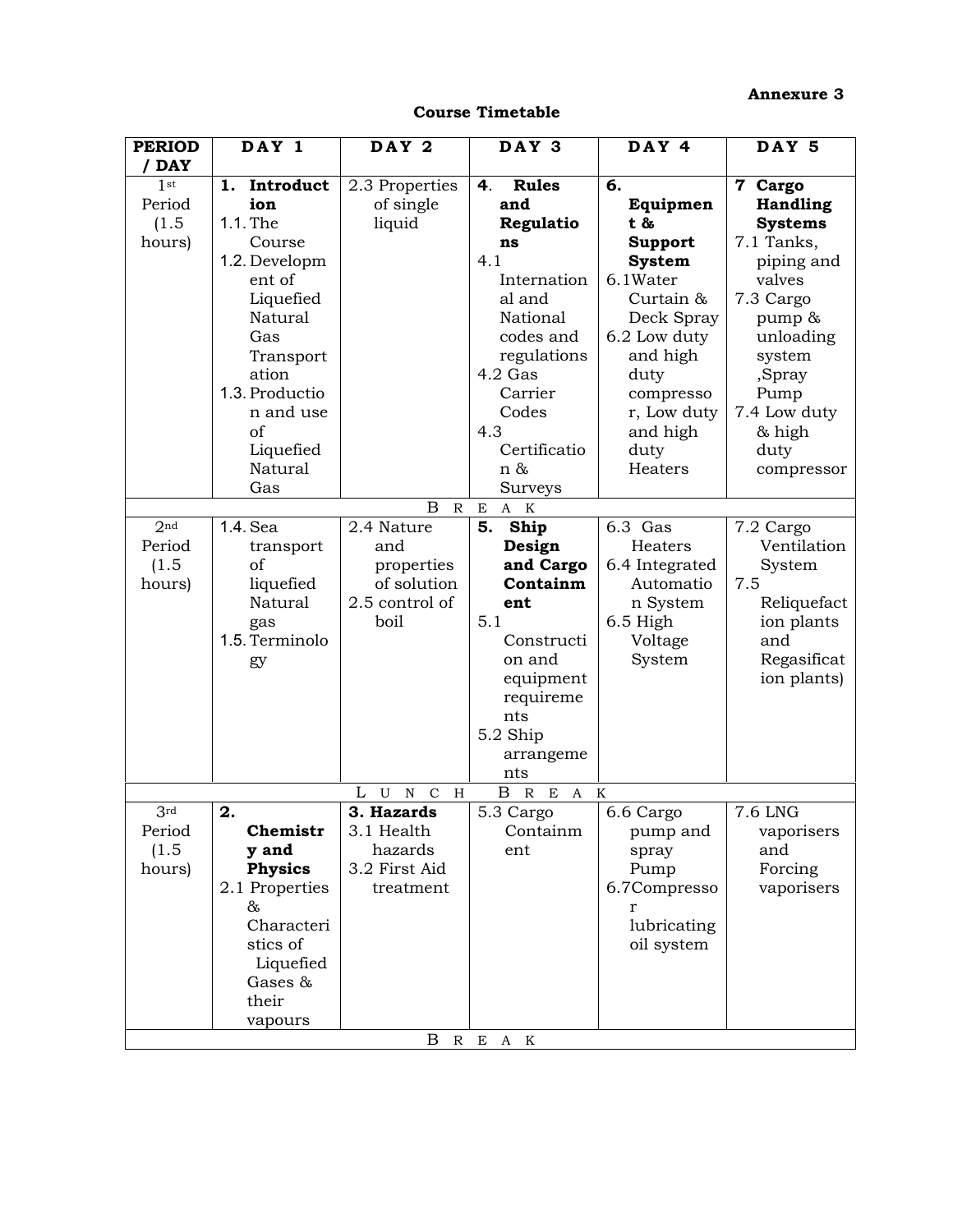| 4 <sup>th</sup> | 2.2<br>Basic | 3.3 Reactivity    | 5.4 Ship      | 6.8 Fixed     | 7.7 Inert gas           |
|-----------------|--------------|-------------------|---------------|---------------|-------------------------|
| Period          | Thermody     | hazards           | types and     | and           | generator               |
| (1.5)           | namic        | 3.4               | survival      | portable      | and                     |
| hours)          | Theory       | Flammabil         | capability    | gas           | nitrogen                |
|                 |              | ity and           |               | detection     | generator               |
|                 |              | explosion         |               | equipment     | pressurisat             |
|                 |              | hazards           |               | 6.9           | ion and                 |
|                 |              | 3.5 Repairs       |               | Emergenc      | purge                   |
|                 |              | & Hot             |               | y shut        | 7.8                     |
|                 |              | work              |               | down          | Instrument              |
|                 |              |                   |               | system        | ation and               |
|                 |              |                   |               | (ESDS)        | auxiliary               |
|                 |              |                   |               | 6.10 Level    | systems                 |
|                 |              |                   |               | gauging       | 7.9 Custody             |
|                 |              |                   |               | system        | transfer                |
|                 |              |                   |               |               | system                  |
|                 |              |                   |               |               | (CTS),                  |
|                 |              |                   |               |               | Cofferdam               |
|                 |              |                   |               |               | Heating                 |
| <b>PERIOD</b>   | DAY 6        | DAY 7             | DAY 8         | DAY 9         | System<br><b>DAY 10</b> |
| / DAY           |              |                   |               |               |                         |
| 1 <sup>st</sup> | 8. Safety    | 9. Cargo          | 9.5 Procedure | 9.7 Inerting, | 12.0                    |
| Period          | 8.1 Tank     | handling          | for           | Cool down     | Discussio               |
| (1.5)           | atmosphere   | and ballast       |               | of cargoes    | ns on                   |
| hours)          | evaluation   |                   | preparatio    | system,       | Indian                  |
|                 |              | operations        | ns for        | warming       | Gas                     |
|                 |              | 9.1 General       | unloading     | up cargo      | carriers                |
|                 |              | cargo             | and           | tank          | and case                |
|                 |              | handling          | ballast       | ,procedure    | studies                 |
|                 |              | and ballast       |               | for dry-      | and                     |
|                 |              | operations        |               | docking       | Films                   |
|                 |              |                   |               | and tank      |                         |
|                 |              |                   |               | cleaning      |                         |
|                 |              | B<br>$\mathbb{R}$ | E<br>A K      |               |                         |
| 2 <sub>nd</sub> | 8.2 Fire     | 9.2 Procedure     | 9.5 Procedure | 10.0          | 12.0                    |
| Period          | prevention   | for loading       | for           | Ship/Sho      | Discussio               |
| (1.5)           | equipment    | and               |               | re            | ns on                   |
| hours)          |              |                   | preparatio    | Interface     | National                |
|                 |              |                   | ns for        |               | / Flag                  |
|                 |              | preparatio        |               |               |                         |
|                 |              | ns for            | unloading     |               | Gas                     |
|                 |              | loading           | and           |               | carriers                |
|                 |              | and               | ballast       |               | and case                |
|                 |              | <b>Ballast</b>    |               |               | studies                 |
|                 |              |                   |               |               | and                     |
|                 |              |                   |               |               | Films-                  |
|                 |              | L U N C H         | B R E A K     |               | contd-                  |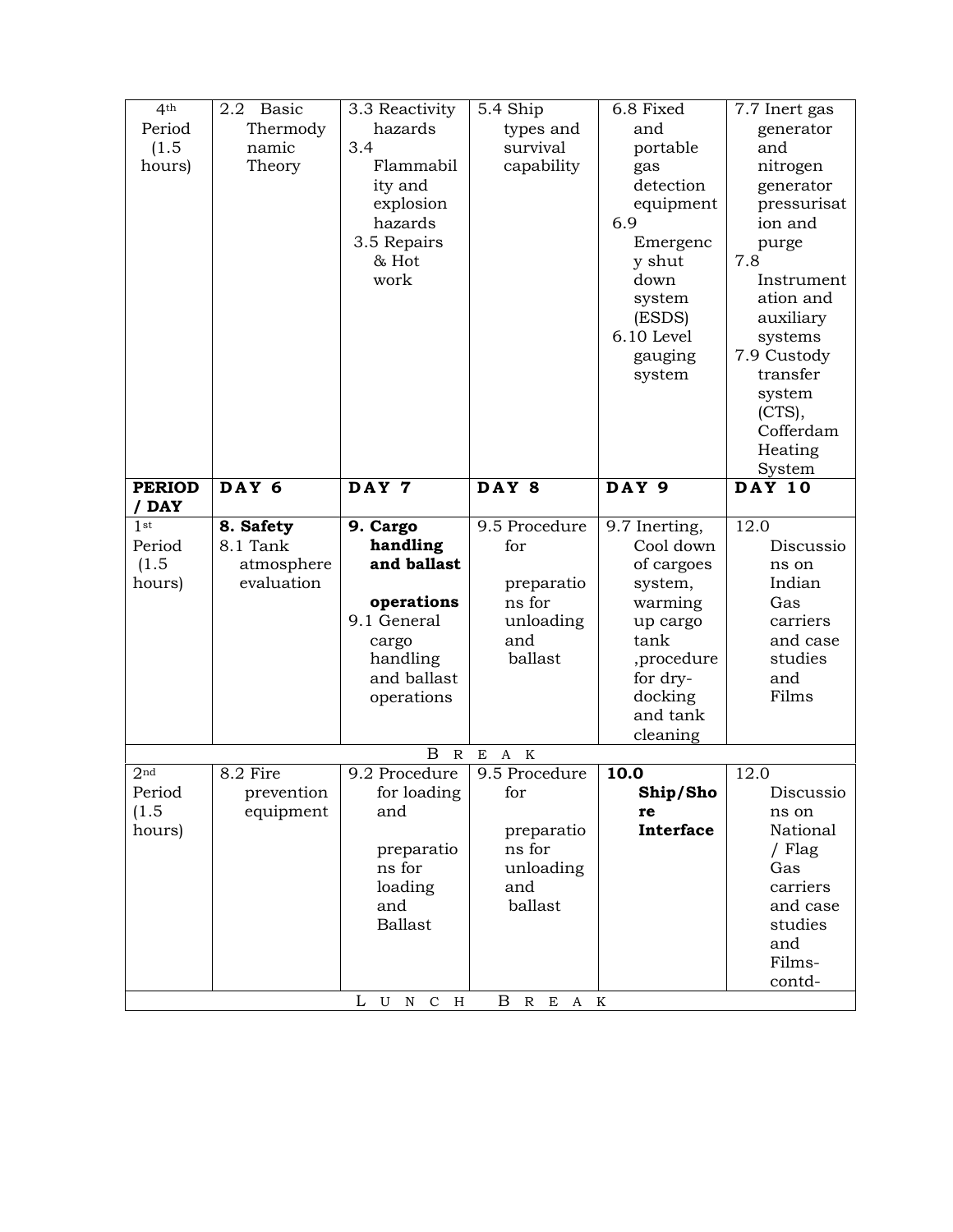| 3rd             | 8.3. Pollution | 9.3 Cargo         | 9.6 Hold                         | 11. Emergency  | 13.      |
|-----------------|----------------|-------------------|----------------------------------|----------------|----------|
| Period          | Prevention     | Measurem          | space                            | Operation      | Assessme |
| (1.5)           |                | ent &             | Cargo tank $ 11.1$               |                | nt/Feed  |
| hours)          |                | Calculatio        | Drying,                          | Organiz        | back     |
|                 |                | n                 | Nitrogen                         | ational        |          |
|                 |                |                   | purging,                         | Structure      |          |
|                 |                |                   | inerting of                      | 11.2 Alarms    |          |
|                 |                |                   | cargo                            | 11.3           |          |
|                 |                |                   | System                           | Emergenc       |          |
|                 |                |                   |                                  | у              |          |
|                 |                |                   |                                  | procedure      |          |
|                 |                |                   |                                  | S              |          |
|                 |                | B<br>$\mathbb{R}$ | E<br>$\mathbf K$<br>$\mathbf{A}$ |                |          |
| 4 <sup>th</sup> | 8.4 Protection | 9.4 Loaded        | 9.6 Hold                         | 11.3 Leak      | 12.      |
| Period          | and safety     | and               | space                            | from           | Assessme |
| (1.5)           | equipment      | ballast           | Cargo                            | cargo          | nt/Feed  |
| hours)          |                | passage           | tank                             | $11.3$ loss of | back     |
|                 |                |                   | Drying,                          | primary        |          |
|                 |                |                   | Nitorgen                         | barrier        |          |
|                 |                |                   | purging,                         |                |          |
|                 |                |                   | inerting of                      |                |          |
|                 |                |                   | cargo                            |                |          |
|                 |                |                   | System                           |                |          |